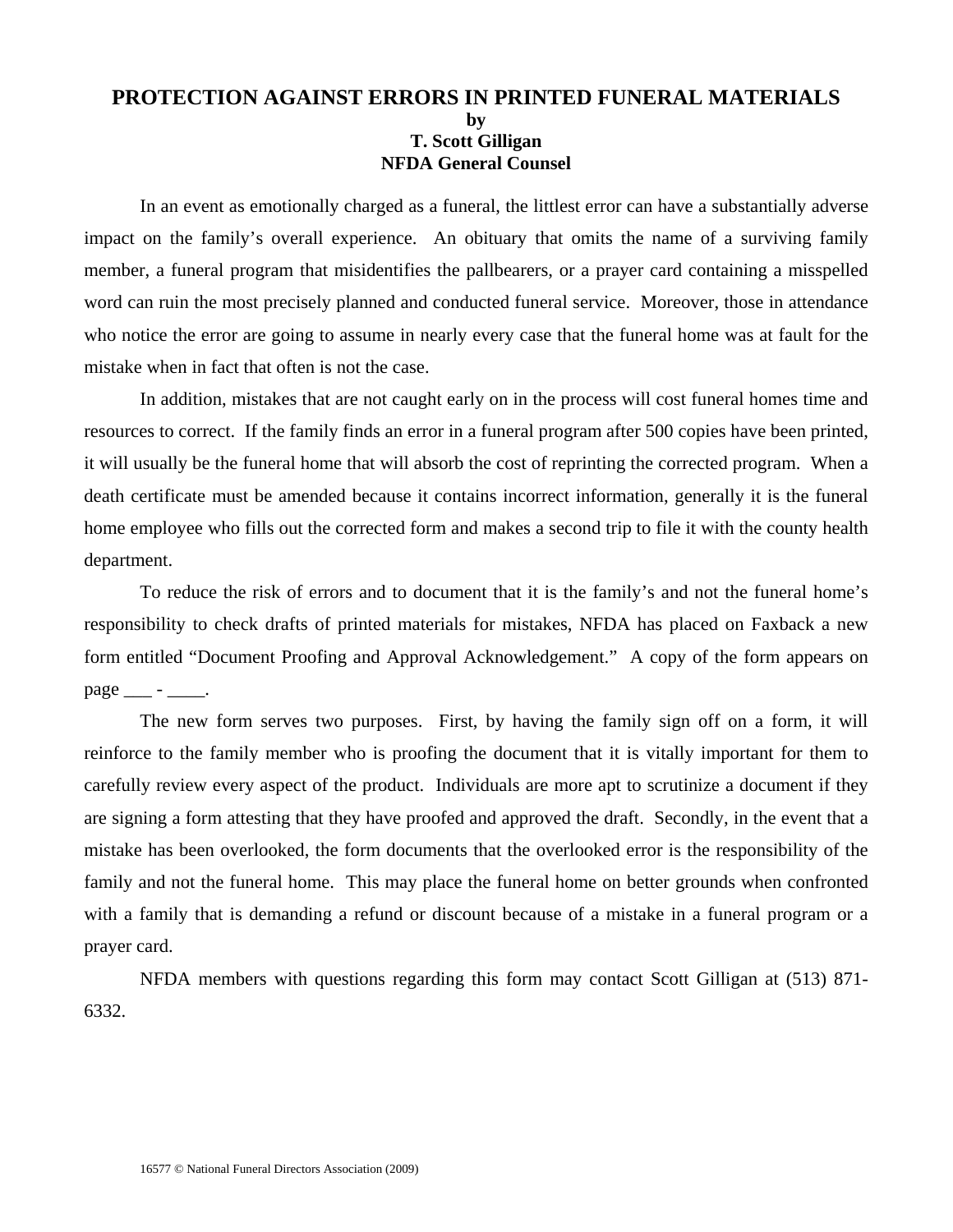# **DOCUMENT PROOFING AND APPROVAL ACKNOWLEDGEMENT**

### **1. PARTIES:**

| "FUNERAL HOME:"           |                          |
|---------------------------|--------------------------|
|                           | (Name of Funeral Home)   |
| "REPRESENTATIVE:"         |                          |
| (Use Reverse Side for     | (Name of Representative) |
| <b>Additional Names</b> ) |                          |
|                           |                          |
| "DECEDENT:"               |                          |
|                           | (Name of Decedent)       |

2. **AUTHORITY OF REPRESENTATIVE**: The REPRESENTATIVE warrants and represents to FUNERAL HOME that the REPRESENTATIVE is the person or the appointed agent of the person who by law has the paramount right to arrange and direct the disposition of the remains of the DECEDENT.

3. **PROOFING OF FUNERAL DOCUMENTS**: The funeral documents that have been designated with an "x" as listed on the next page have been presented to the REPRESENTATIVE for review. The REPRESENTATIVE agrees to check each one **CAREFULLY** for misspellings, incorrect or missing information, incorrect dates, times and locations, and any other incorrect or omitted information.

4. **ACKNOWLEDGEMENT BY REPRESENTATIVE:** After the REPRESENTATIVE has signed off and approved each of the funeral documents listed on the second page, the REPRESENTATIVE understands and agrees that, after correcting any mistakes noted by the REPRESENTATIVE, the FUNERAL HOME will no be responsible for any errors or mistakes when the document is printed as per approval of the REPRESENTATIVE.

5. **INDEMNIFICATION**: The REPRESENTATIVE agrees to indemnify and hold harmless the FUNERAL HOME from any claims or causes of action arising or related in any respect to the approval of the funeral documents set forth on page two.

### **DATE:** SIGNATURE OF REPRESENTATIVE:

\_\_\_\_\_\_\_\_\_\_\_\_\_\_\_\_ \_\_\_\_\_\_\_\_\_\_\_\_\_\_\_\_\_\_\_\_\_\_\_\_\_\_\_\_\_\_\_\_\_\_\_